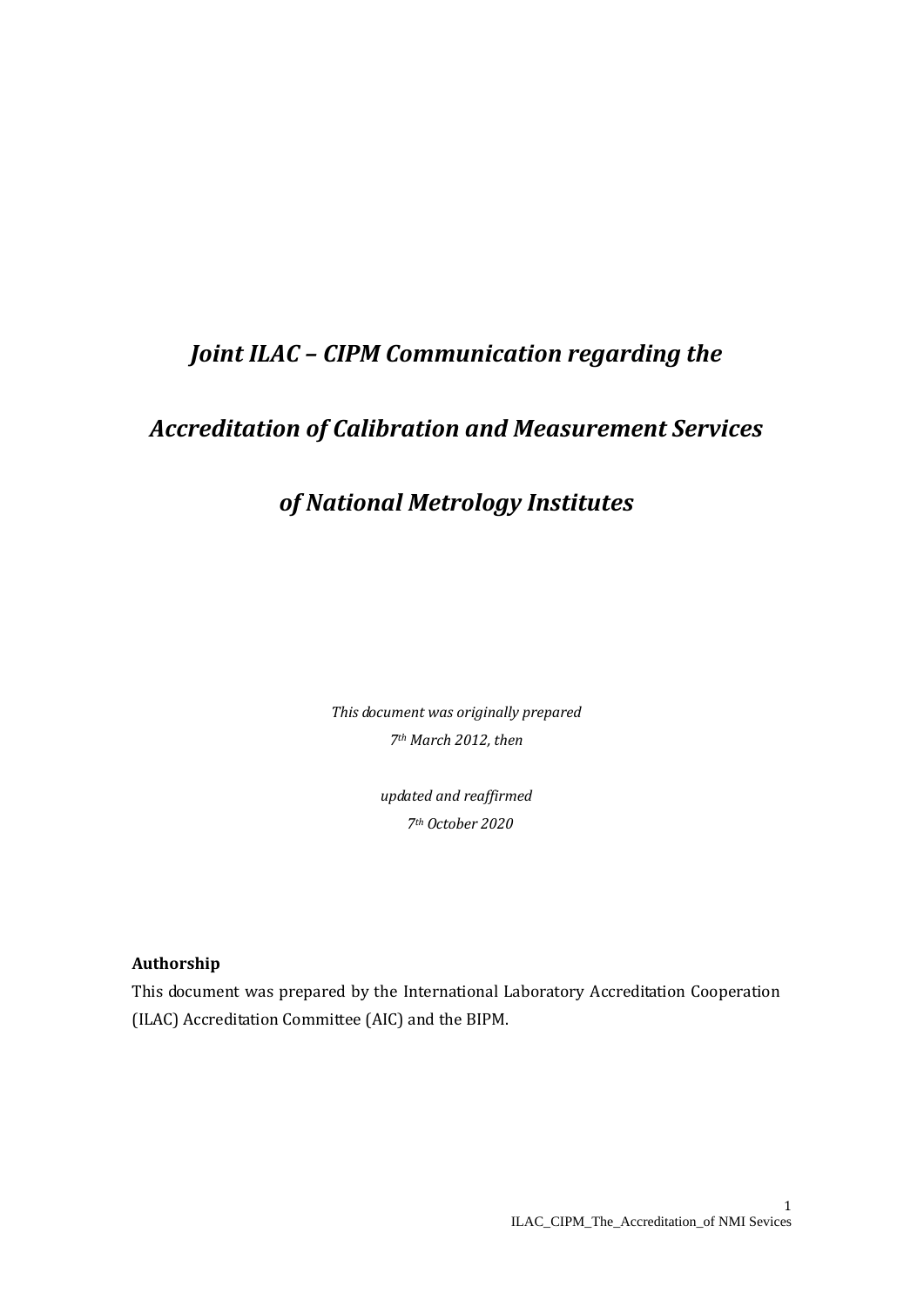## **Joint ILAC – CIPM Communication regarding the Accreditation of Calibration and Measurement Services of National Metrology Institutes**

## **Preamble**

The National Metrology Institutes (NMIs) develop and maintain national measurement standards, based on the definitions of the quantities and units of the international system of units (the SI) or, where this is not yet possible, to other internationally recognized standards. The NMIs are the foundation of metrological traceability in their State, and disseminate metrological traceability to industries, laboratories, proficiency testing (PT) providers and others, in particular through the provision of calibration services to accredited calibration laboratories and accredited Certified Reference Material (CRM) producers which then go on to provide calibrations at a working level.

The NMIs from States which have acceded to the Metre Convention and which are therefore Member States or which are Associates of the General Conference on Weights and Measures (CGPM) established and signed a mutual recognition arrangement under the auspices of the International Committee for Weights and Measures (CIPM), namely the CIPM MRA (The "Mutual Recognition of national measurement standards and of calibration and measurement certificates issued by national metrology institutes").

The main objective of the CIPM MRA is to establish the degree of equivalence of the national measurement standards to ensure world-wide uniformity of measurement and to provide for the mutual recognition of calibration and measurement certificates issued by the NMIs. In order to establish technical confidence at the core of the CIPM MRA, the leading NMIs participate in Key Comparisons organized by the Consultative Committees created by the CIPM. The Regional Metrology Organisations (RMOs) in turn, extend these comparisons into key and supplementary regional comparisons so that all NMIs are able to participate in appropriate comparisons. These comparisons are the technical basis for the declaration of the Calibration and Measurement Capabilities (CMCs) by NMIs and underpin the subsequent peer review of the CMC claims. The peer review is a two step process. The first step is a review by the relevant RMO technical committees and claimed CMC may only go forward to the second step when any issues arising have been resolved. The second step is the inter RMO review in which questions and comments from regional technical committees from one or more of the other RMOs may be put to the submitting NMI. The second review step may be omitted for simple CMCs. When the CMCs have successfully completed both of the reviews and are approved they enter into the BIPM Key Comparison Database (KCDB). The CIPM MRA requires laboratories to operate an appropriate quality system (in practice compliant with ISO/IEC 17025, and for those involved in the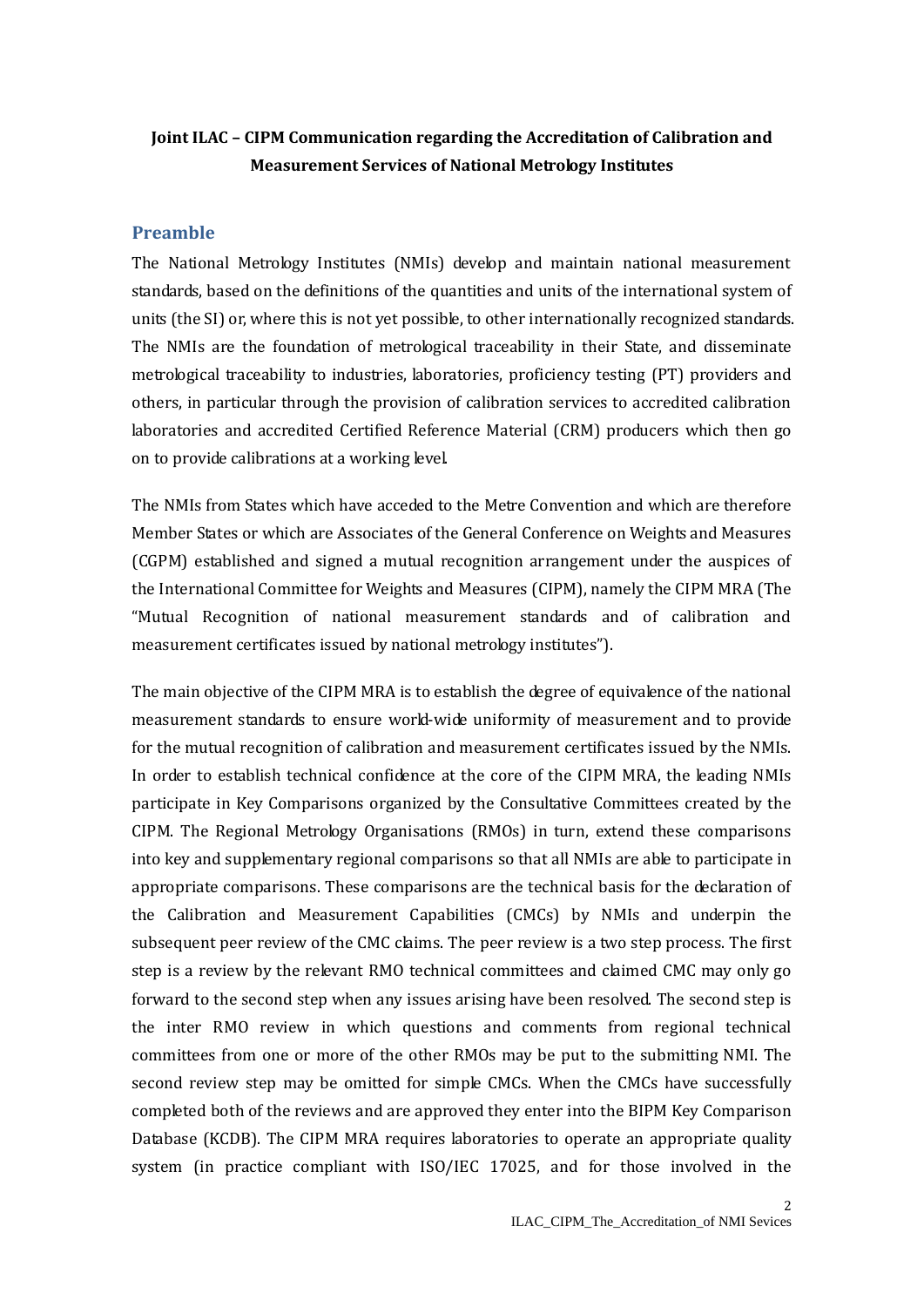production of CRMs, ISO 17034) <sup>1</sup> and NMIs must demonstrate to their RMO that they operate an acceptable quality system. Furthermore, the CIPM MRA foresees the possibility that the demonstration of competence and capability may require visits and examination of procedures by peers selected by the local RMO. This CIPM MRA review process is documented on the BIPM website. In practice all of the RMOs have a policy that includes on-site peer reviews as a basic requirement, though this may be waived if, for example, on-site accreditation is carried out by personnel that meet the RMO guidelines. The CIPM MRA does not require NMIs to have their measurement and calibration services covered by accreditation, though many NMIs do choose accreditation for some or all of their services because they consider it beneficial. Thus many NMIs may have their measurement services assessed through both accreditation and the inter-regional review process of the CIPM MRA. Appendix C of the CIPM MRA contains the approved CMCs from the NMIs and Designated Institutes. The CMCs can be searched from the following webpage [http://kcdb.bipm.org.](http://kcdb.bipm.org/)

### **1. Scope**

This document provides guidance on the accreditation process of NMIs for their measurement services in order for the NMI to optimise the benefits from being accredited when it is, or is in the process of becoming, a signatory to the CIPM MRA, and to generally facilitate the process for Accreditation Bodies when accrediting NMIs for measurement services.

## **2. Terms and definitions**

For the purpose of this document, the terms and definitions given in ISO/IEC 17000, ISO/IEC 17011, the VIM, and the following apply:

**National Metrology Institute (NMI):** The institute that is responsible for establishment, maintenance and dissemination of national measurement standards in a State. It is defined in the glossary of terms in the CIPM MRA that the national metrology institute signatory to this (the CIPM MRA) arrangement is the metrology institute designated by the appropriate national governmental or other official authority as that responsible for national standards. However, the CIPM MRA covers not only the signatory NMI but also additional Designated Institutes (DIs), holding national standards and providing specialist measurements and calibration services not available in the NMI. For the purpose of this document, whenever the term, "NMI"

1

*<sup>1</sup> Notes:*

*The ISO/IEC 17025:2005 version also remains valid until June 2021.*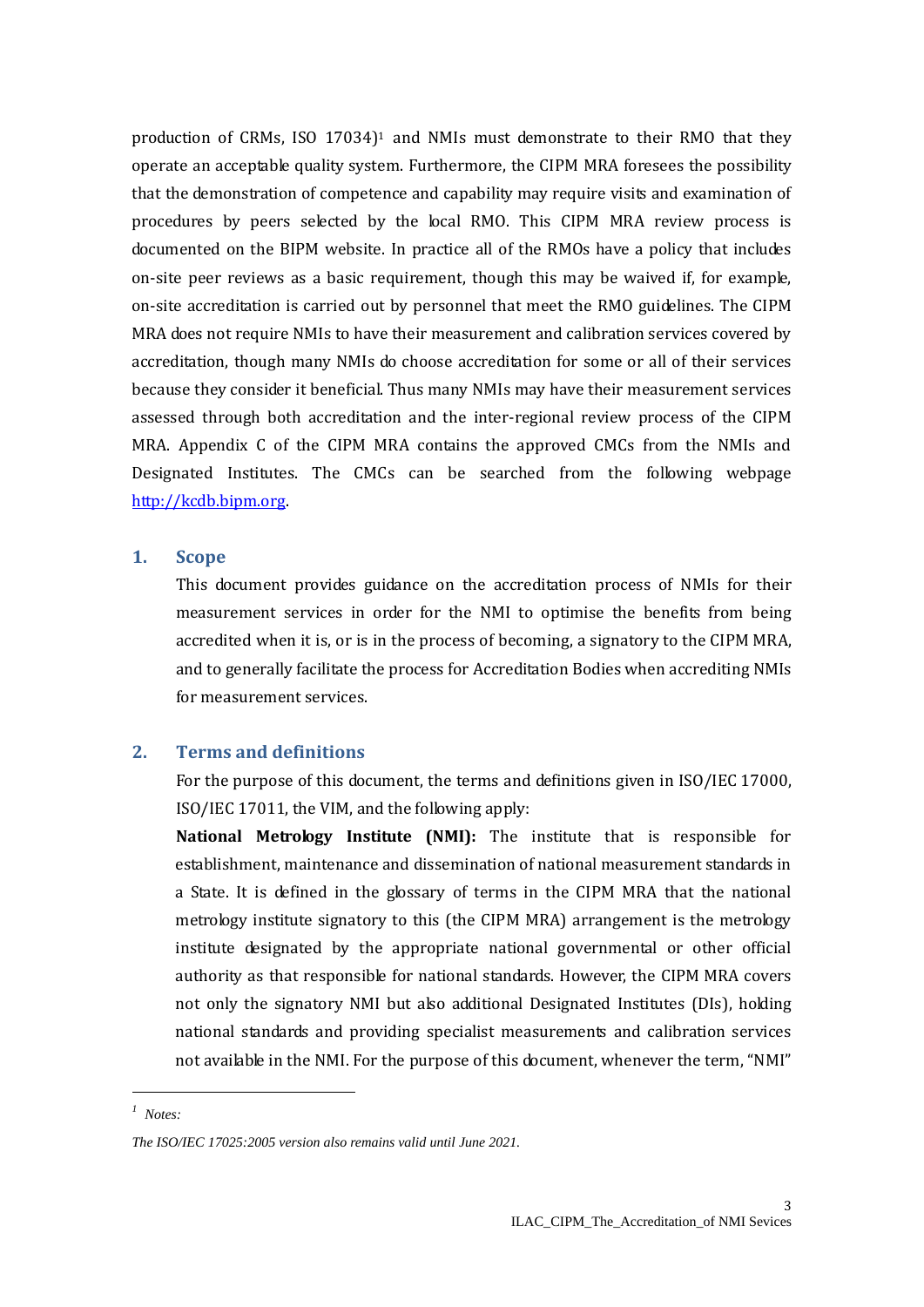is used, it implies both National Metrology Institutes signatory to CIPM MRA and Designated Institutes within the meaning of the CIPM MRA.

**RMO:** Regional Metrology Organisation, i.e. regional groupings of NMIs, covering a specific region i.e. AFRIMETS, APMP, COOMET, EURAMET, GULFMET and SIM.

**JCRB**: The Joint Committee of the RMO and the BIPM. The body in which the RMOs are brought together, with the BIPM. The JCRB is chaired by the Director of the BIPM.

**CIPM MRA:** An international mutual recognition arrangement drawn up by the International Committee of Weights and Measures (CIPM), under the authority given to it in the Metre Convention, for signature by directors of the NMIs of Member States and Associates. Its objectives are:

- to establish the degree of equivalence of national measurement standards maintained by NMIs;
- to provide for the mutual recognition of calibration and measurement certificates issued by NMIs;
- thereby to provide governments and other parties with a secure technical foundation for wider agreements related to international trade, commerce and regulatory affairs.

**Technical expert (TE):** A person assigned by an accreditation body to provide specific knowledge or expertise within the scope of accreditation. Technical experts do not necessarily have the relevant assessor qualifications to be a technical assessor (TA) as approved by the accreditation body. **Technical assessor (TA):** A person who conducts the assessment of the technical competence of the laboratory or inspection body for specific area(s) of the desired scope of accreditation.

**Peer reviewer:** A person participating in a peer review assessment of an NMIs technical competence who is recognized by the RMOs or CIPM. Peer reviewers may not necessarily have assessor qualifications.

## **3. Guidelines**

When an NMI is accredited to perform particular calibration and measurement services, the Accreditation Body (AB) should pay attention to the fact that the NMI will want to avoid duplication of effort and will want to use the work undertaken during the accreditation process as part of the evidence put forward to the RMO as part of the CIPM MRA review process. Likewise, the activities undertaken by the NMI in establishing CMCs through the CIPM MRA process generates useful evidence of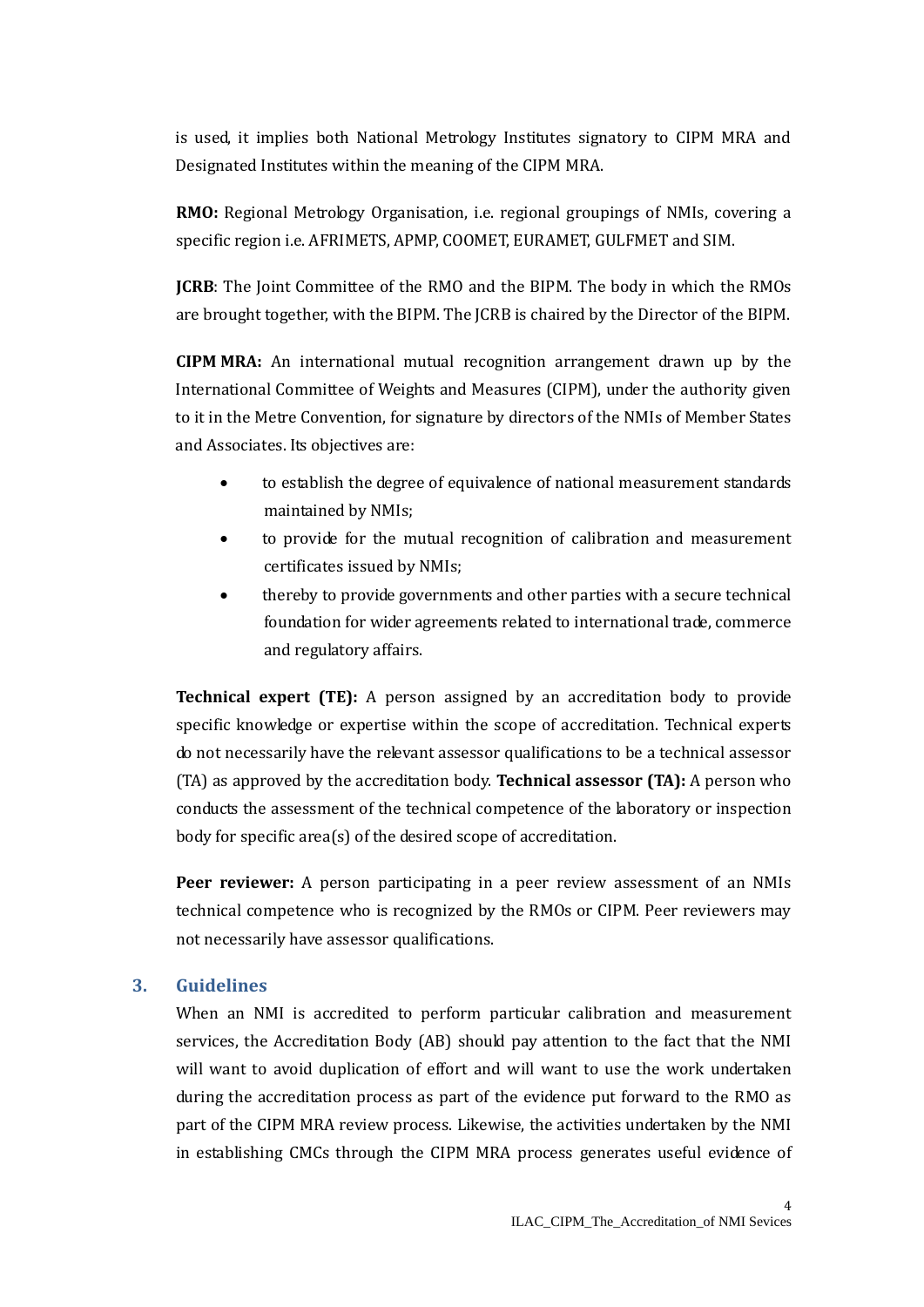technical competence for the AB when accrediting NMIs. Therefore the following items need specific attention by the AB when accrediting NMIs who participate in the CIPM MRA (or have indicated their intention to do so in the near future):

- (i) Assessors
- (ii) Scope of accreditation
- (iii) Inter laboratory comparisons
- (iv) Supplementary criteria set by the RMO
- (v) Assessment report
- (vi) Decision-making and granting accreditation

#### **(i) Assessors**

The accreditation body should appoint an assessment team consisting of a team leader, a suitable number of assessors and/or technical experts to cover the applied scope of accreditation (ie, quantities, ranges and uncertainties). If the NMI wishes to use the status of accreditation to support their participation in the CIPM MRA, the accreditation body should, wherever practical, use TA/TEs who can also be accepted as peer reviewers by the RMO. The RMO requirements are based on the requirements detailed in the CIPM MRA documents.

However care is needed as RMOs may issue more detailed requirements when transposing the CIPM guidance into Regional guidance documents. The RMOs all publish their requirements for on-site peer reviewers on their websites. It is best if the AB specifically asks the NMI beforehand whether they need TA/TEs to comply with these RMO requirements, and to confirm a common understanding of the requirements. The accreditation body should take into account any objection from the NMI regarding the composition of the team which may prevent the NMI from using the accreditation process to substitute the CIPM MRA on-site peer review. During surveillance other assessor competences for TA with more emphasis on the customer side may be appropriate. Clearly it is also the responsibility of the NMI to respect and comply with the accreditation requirements and cooperate fully with the accreditation body including providing evidence, documents and records to demonstrate technical competence and effective operation of its quality management system.

#### **(ii) Scope of accreditation**

The accreditation body shall during assessment take into account approved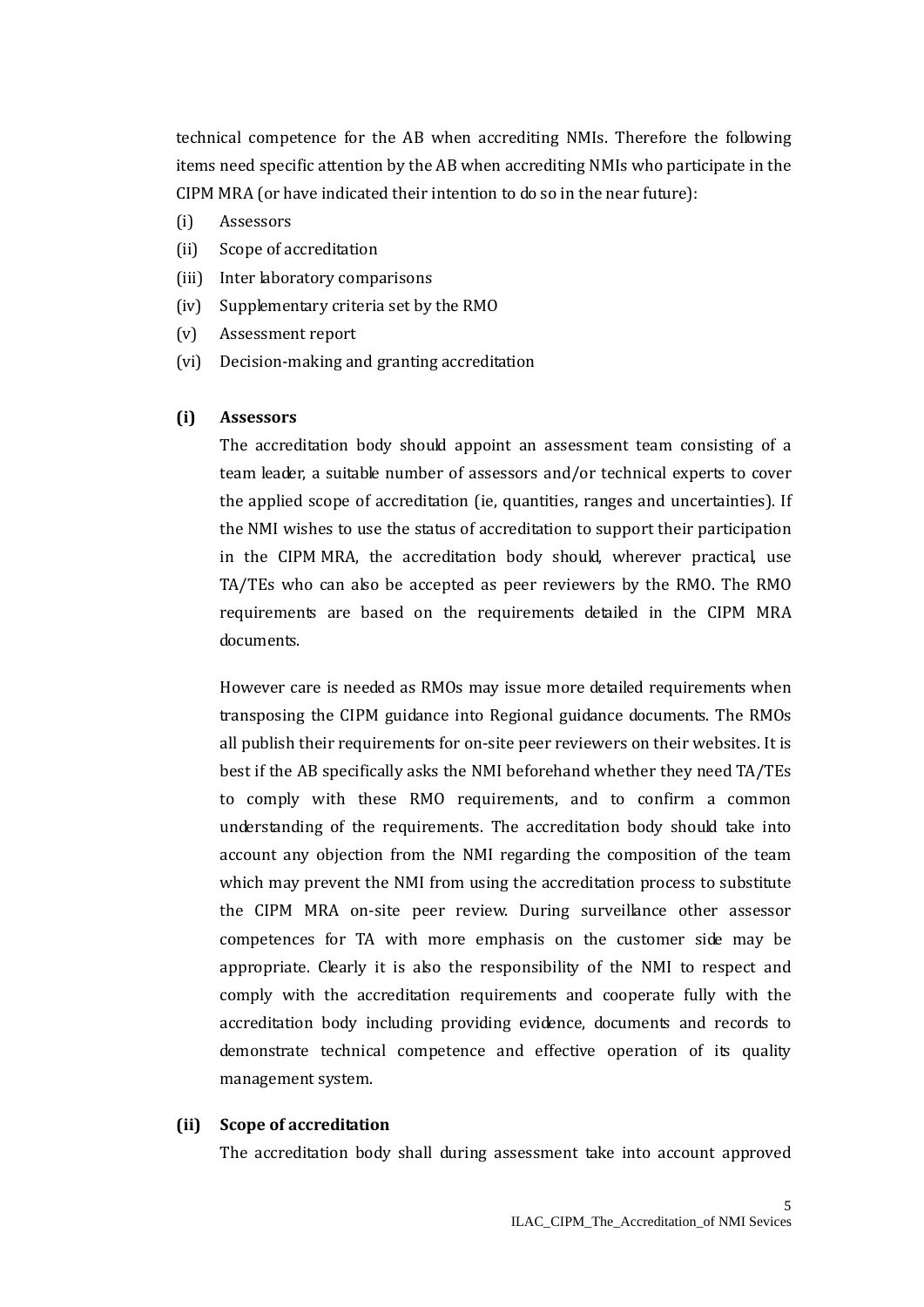entries in the KCDB and/or available documentation related to their approval in RMOs. It is the obligation of the NMI at any time to inform the accreditation body of changes which affect the scope of accreditation (in compliance with requirements to the accredited bodies in ISO/IEC 17011). It should be recognised that the appearance of accredited scopes and entries in the KCDB may differ due to the different practices for the presentation of the information. Although entries in the scope and the KCDB are not exactly the same they can represent the same information (coming from the same documentation for the services). Where NMIs operate different scopes for their accredited services and their services provided under the CIPM MRA the AB should encourage the NMI to align as far as is practical the scope of accreditation and the services provided under the CIPM MRA.

#### **(iii) Inter laboratory comparisons**

When assessing appropriateness of participation in inter laboratory comparisons, results from participation in comparisons, such as the comparisons registered in the KCDB should be taken into account. In the case where the NMI provides services only at industrial levels of calibration where no KCDB comparisons exist, further participation may be needed. In such cases where the NMI has organised or participated in a relevant PT activity this may be an appropriate substitution for participation in inter laboratory comparisons.

#### **(iv) Supplementary criteria set by the RMO**

If the RMO has set supplementary criteria that needs to be fulfilled outside criteria included in ISO/IEC 17025, ISO 17034 and ISO/IEC 17011, this should be taken into account by the accreditation body. Regional accreditation bodies should co-operate with the RMO to ensure a consistent and harmonised approach in order for the individual NMI to benefit from being accredited. Accreditation bodies should support their NMI to gain as much benefit as possible from the accreditation. Furthermore, the accreditation body and the NMI should collaborate and agree on contact with the RMO in order to identify relevant regional guidance.

### **(v) Assessment report**

If the status of accreditation is to be used to support the CIPM MRA process it is extremely helpful for the NMI if the assessment report (or a summary of the assessment report depending on the specific regional requirements) is provided in the language used in the RMO review process. The accreditation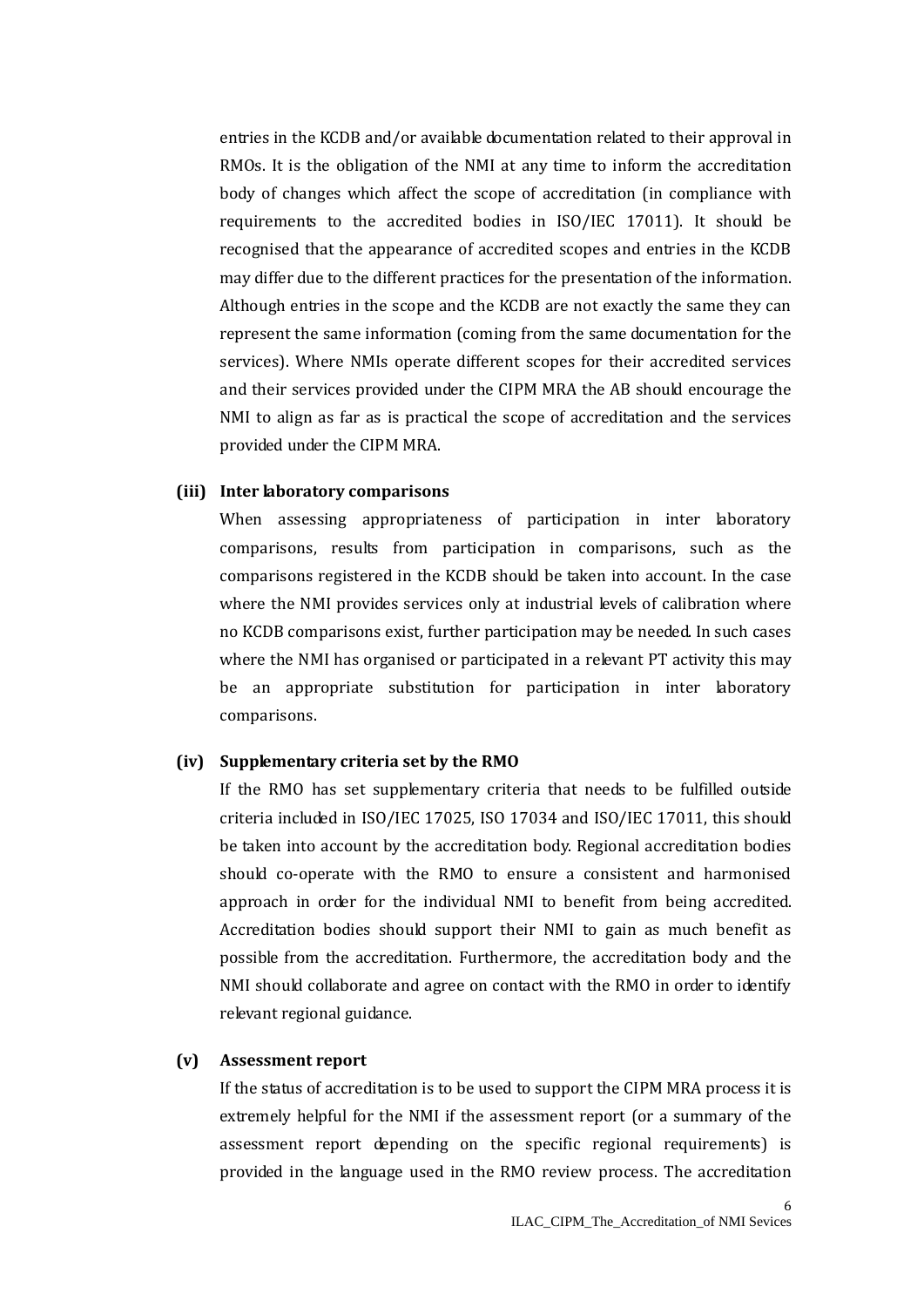body and the NMI should collaborate and agree on the reporting. ABs need to make it clear that they have no objection to the Assessment Report (or a summary thereof) being submitted by the NMI to the RMO as part of the CIPM MRA process, including the identity of technical assessors and technical experts.

### **(vi) Decision-making and granting accreditation**

Generally the scope and the uncertainty of an NMIs accredited calibration and measurement services should neither be smaller nor larger than that for the CMC represented in the KCDB (the definitions of CMCs having been aligned between accreditation and the CIPM MRA). However this may not always be the case as differences in timing, processes and the sequence in which approvals are sought and granted can result in either the accredited CMC or the CIPM MRA CMC being published first. Additionally, an NMI may seek accreditation for a service that is only of national importance and that does not warrant processing through the CIPM MRA to gain international recognition. Whenever an NMI is seeking accreditation for a capability that is not listed in the CIPM KCDB or with an uncertainty smaller than that currently published for that NMI in the KCDB, the AB should pay particular attention to the evidence to justify the claim. As there has been no alignment between the way information is presented between scopes of accreditation and the KCDB it should not be expected that the format of the scope of accreditation and the entries in the KCDB be identical.